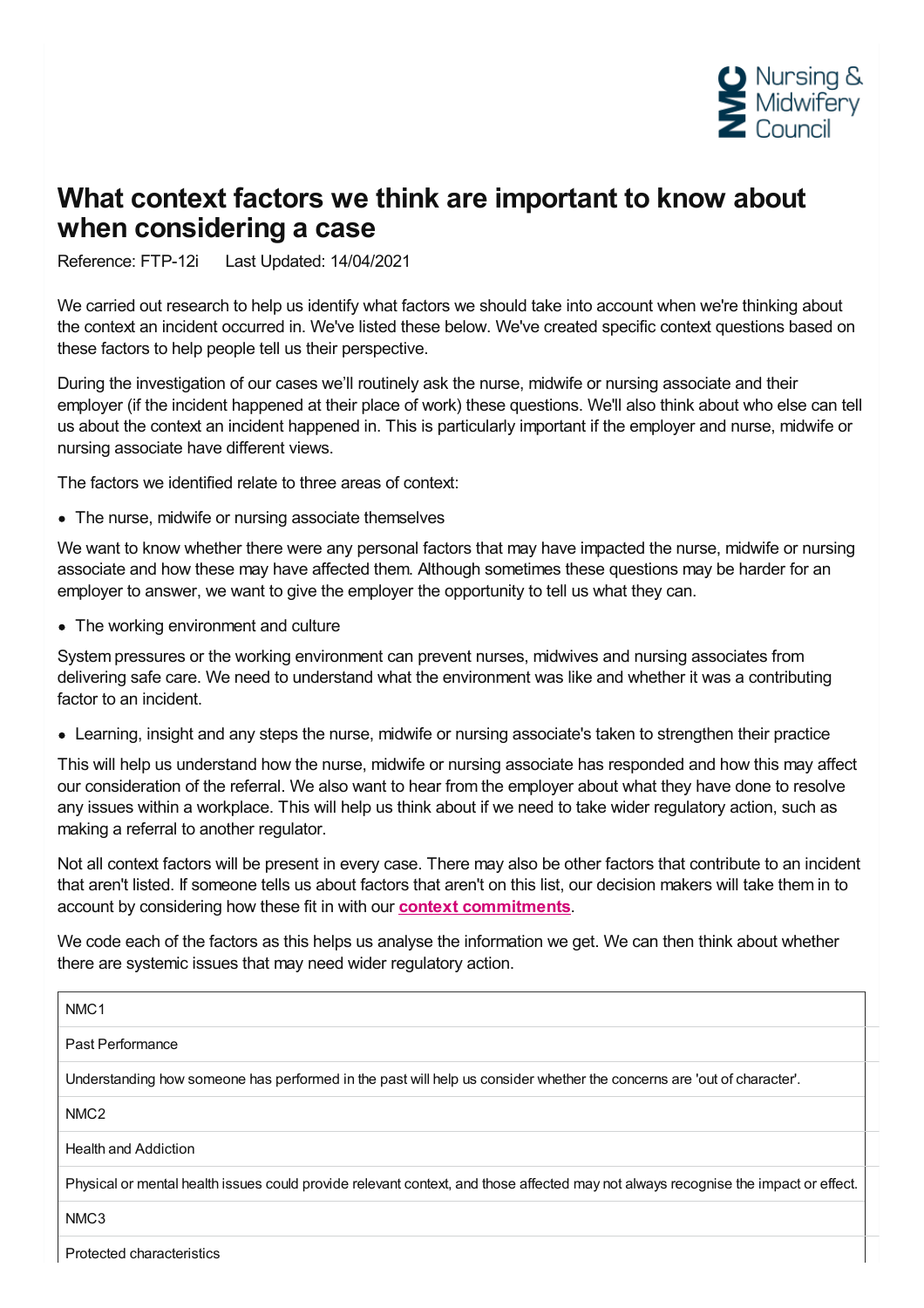Discrimination, harassment or victimisation can affect people's behaviour, or be a factor in their referral.

## NMC4

Communication problems

Communication problems between people can be barriers to providing the right level of care.

NMC5

Factors affecting attention

Distractions in the work environment or personal lives may mean people are unable to focus on what they are doing properly.

NMC6

Tiredness/Sleep deprivation

Excessive tiredness due to sleep deprivation can affect people's behaviour or ability to concentrate.

NMC7

Lack of breaks

Everyone needs to take breaks for their wellbeing and if they cannot, this may affect their ability to carry out tasks or concentrate.

## NMC8

Emotions/Mood

Personal factors or stress can distract people from performing their roles.

PC9

Contributory factors

Sometimes a nurse, midwife or nursing associate may have to make a difficult decision or prioritise tasks or people in their care. They may feel that their actions were the only thing they could have done under the circumstances.

MA10

Analysis and impact

We want to know if the nurse, midwife or nursing associate understands what went wrong, the consequences and have taken steps to prevent this from reoccurring (if relevant).

PC11

Learning

Does the nurse, midwife or nursing associate understand what could and should have been done differently and/or how to act differently in the future to avoid similar problems happening? If so, this may reduce the risk of it happening again.

PC12

Insight and Remediation

If a nurse, midwife or nursing associate has reflected and taken steps to address any gaps in their skills, knowledge or training, they may be less likely to be an ongoing risk to people in their care.

N13

Workload

Workload or work pressures can sometimes get in the way of people providing the ideal level of care or stop them from doing the right thing.